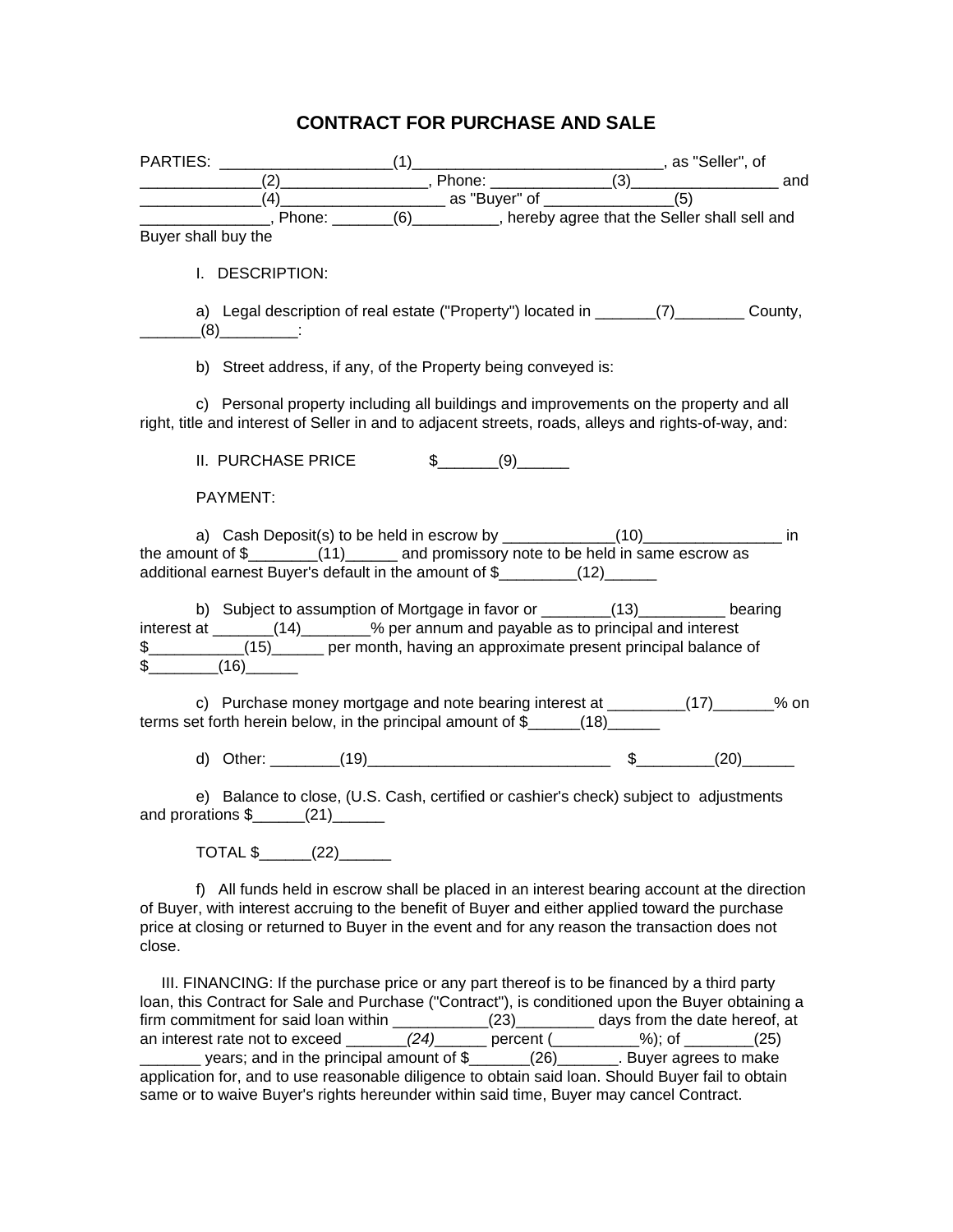IV. TITLE EVIDENCE: Within twenty (20) days from the date of Contract, Seller shall, at his expense, deliver to Buyer or his attorney, in accordance with Paragraph XI, a title insurance commitment with fee owner's title policy premium to be paid by Seller at closing.

V. TIME FOR ACCEPTANCE AND EFFECTIVE DATE: If this offer is not executed by both of the parties hereto on or before \_\_\_\_\_\_\_\_\_\_\_\_\_\_\_\_\_\_\_\_\_\_\_\_\_\_\_\_\_\_, the aforesaid deposit(s) shall be, at the option of the Buyer, returned to him and this offer shall thereafter be null and void. The date of Contract ("Effective Date") shall be the date when the last one of the Seller and Buyer has signed this offer.

VI. CLOSING DATE: This transaction shall be closed and the deed and other closing papers delivered on the \_\_\_\_\_\_\_\_\_\_\_(28)\_\_\_\_\_\_\_\_\_\_ day of \_\_\_\_\_\_\_\_\_\_\_(29)\_ (30)\_\_\_\_\_\_, unless extended by other provisions of Contract, or by written agreement of the Parties.

VII. RESTRICTIONS, EASEMENTS, LIMITATIONS: The Buyer shall take title subject only to: Zoning, restrictions, prohibitions and other requirements imposed by governmental authority; Restrictions and matters appearing on the plat or otherwise common to the subdivision; Public utility easements of record; Taxes for year of closing and subsequent years, assumed mortgages and purchase money mortgages, if any; other: \_\_\_\_\_\_(31)

provided, however, that none of the foregoing shall prevent use of the property for the purpose of  $(32)$ 

VIII. OCCUPANCY: Seller represents that there are no parties in occupancy other than Seller, but if Property is intended to be rented or occupied beyond closing, the fact and terms thereof shall be stated herein, and the tenant(s) shall be disclosed pursuant to Paragraph XVII. Seller agrees to deliver occupancy of Property at time of closing unless otherwise specified below.

IX. ASSIGNABILITY: Buyer may assign this Contract.

X. TYPEWRITTEN OR HANDWRITTEN PROVISIONS: Typewritten or handwritten provisions inserted herein or attached hereto as Addenda shall control all printed provisions in conflict therewith.

XI. EVIDENCE OF TITLE: Within twenty (20) days from the date hereof, Seller, at Seller's sole cost and expense, shall cause a title insurance company mutually acceptable to the Parties ("Title Company") to issue and deliver to Buyer an ALTA Form B title commitment ("Title Commitment") accompanied by one copy of all documents affecting the Property, and which constitute exceptions to the Title Commitment. Buyer shall give Seller written notice on or before twenty (20) days from the date of receipt of the Title Commitment, if the condition of title as set forth in such Title Commitment and survey is not satisfactory in Buyer's sole discretion. In the event that the condition of title is not acceptable, Buyer shall state which exceptions to the Title Commitment are unacceptable. Seller shall, at its sole cost and expense promptly undertake and use its best efforts to eliminate or modify all unacceptable matters to the reasonable satisfaction of Buyer. In the event Seller is unable with the exercise of due diligence to satisfy said objections within thirty (30) days after said notice, Buyer may, at its option: (i) extend the time period for Seller to satisfy said objections, (ii) accept title subject to the objections raised by Buyer, without an adjustment in the purchase price, in which event said objections shall be deemed to be waived for all purposes, or (iii) rescind this Agreement, whereupon the deposit described herein shall be returned to Buyer and this Agreement shall be of no further force and effect.

XII. EXISTING MORTGAGES TO BE ASSUMED: Seller shall furnish to Buyer within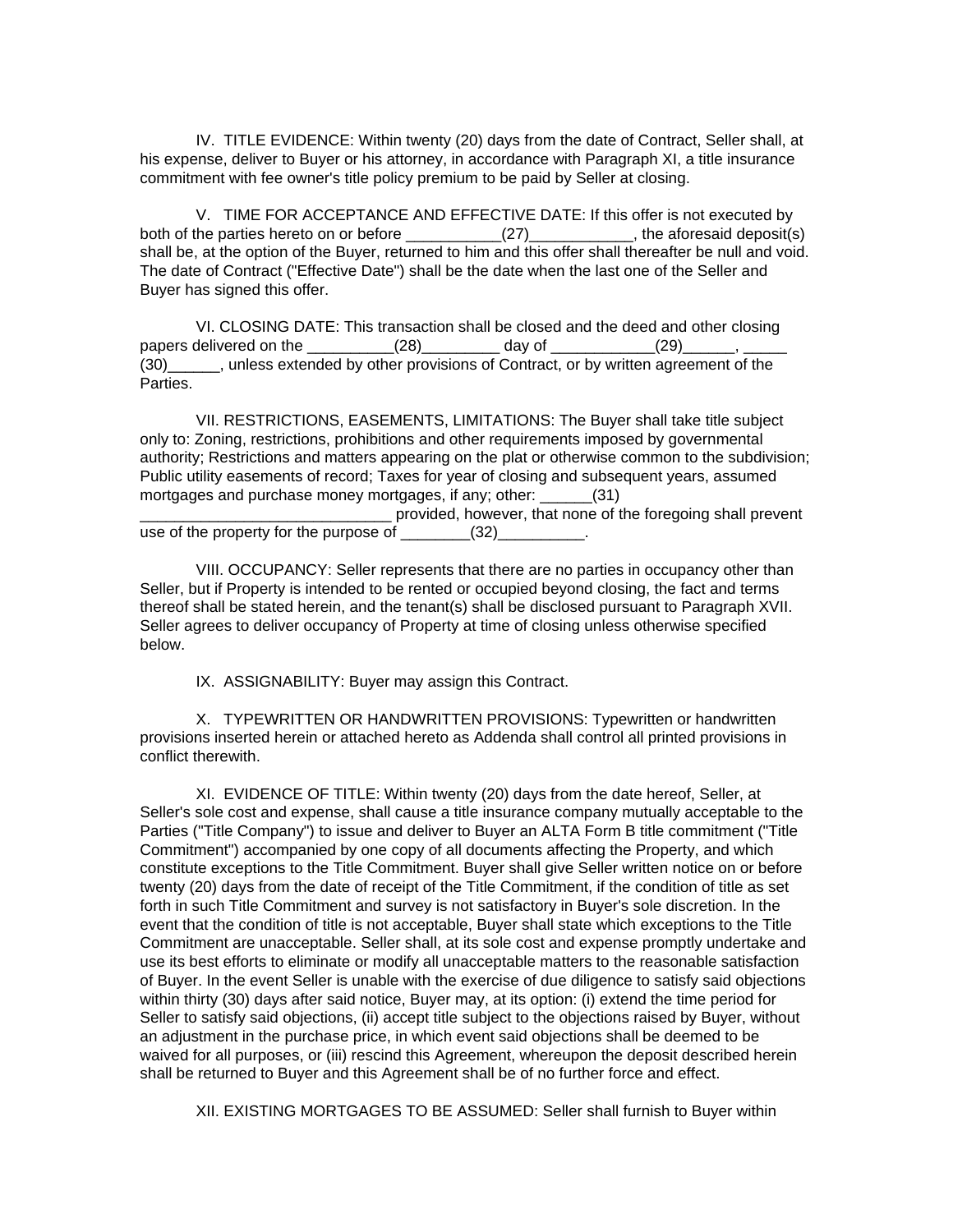twenty (20) days from execution hereof a statement from all mortgagee(s) setting forth principal balance, method of payment, interest rate and whether the mortgage(s) is in good standing. If a mortgage requires approval of the Buyer by the mortgagee in order to avoid default, or for assumption by the Buyer of said mortgage, and:

a) the mortgagee does not approve the Buyer, the Buyer may rescind the contract, or

b) the mortgagee requires an increase in the interest rate or charges a fee for any reason in excess of \$500.00, the Buyer may rescind the Contract unless Seller elects to pay such increase or excess. Seller and Buyer each shall pay 50% of any such fee. Buyer shall use reasonable diligence to obtain approval. The amount of any escrow deposits held by mortgagee shall be credited to Seller.

XIII. PURCHASE MONEY MORTGAGES: The purchase money note and mortgage, if any, shall provide for a thirty (30) day grace period in the event of default if it is a first mortgage and a 15 day grace period in the event of default if a second mortgage; shall provide for right of prepayment in whole or in part without penalty; shall be assumable and shall not provide for acceleration or interest adjustment in event of resale of the Property. Said mortgage shall require the owner of the encumbered Property to keep all prior liens and encumbrances in good standing.

XIV. CURRENT SURVEY: Within fifteen (15) days from the date hereof, Seller, at Seller's sole cost and expense, shall furnish a current survey of the Property prepared and certified by a duly registered Land Surveyor. The survey as to the Property shall:

a) Set forth an accurate legal description; and

b) Locate all existing easements and rights-of-way (setting forth the book and page number of the recorded instruments creating the same), alleys, streets, and

- c) Show any encroachments; and
- d) Show all existing improvements (such as buildings, power lines, fences, etc.); and

e) Show all dedicated public streets provided access and whether such access is paved to the property line; and

f) Show the location of any easements necessary for the furnishing of off-site improvements; and

g) Be certified to the Seller, the Buyer, the Title Company and any lender that may be involved in the transaction.

In the event the survey or the recertification thereof shows any encroachments of any improvements upon, from, or onto the Property, or on or between any building set-back line, a property line, or any easement, except those acceptable to Buyer, in Buyer's sole discretion, said encroachment shall be treated in the same manner as a title defect under the procedure set forth of notice thereof with

XV. TERMITES: The Buyer, within time allowed for delivery of evidence of title and examination thereof, or no later than ten (10) days prior to closing, whichever date occurs last, may have the improvements inspected at Buyer's expense by a certified pest control operator to determine whether there is any visible active termite infestation or visible existing damage from termite infestation in the improvements. If Buyer is informed of either or both of the foregoing,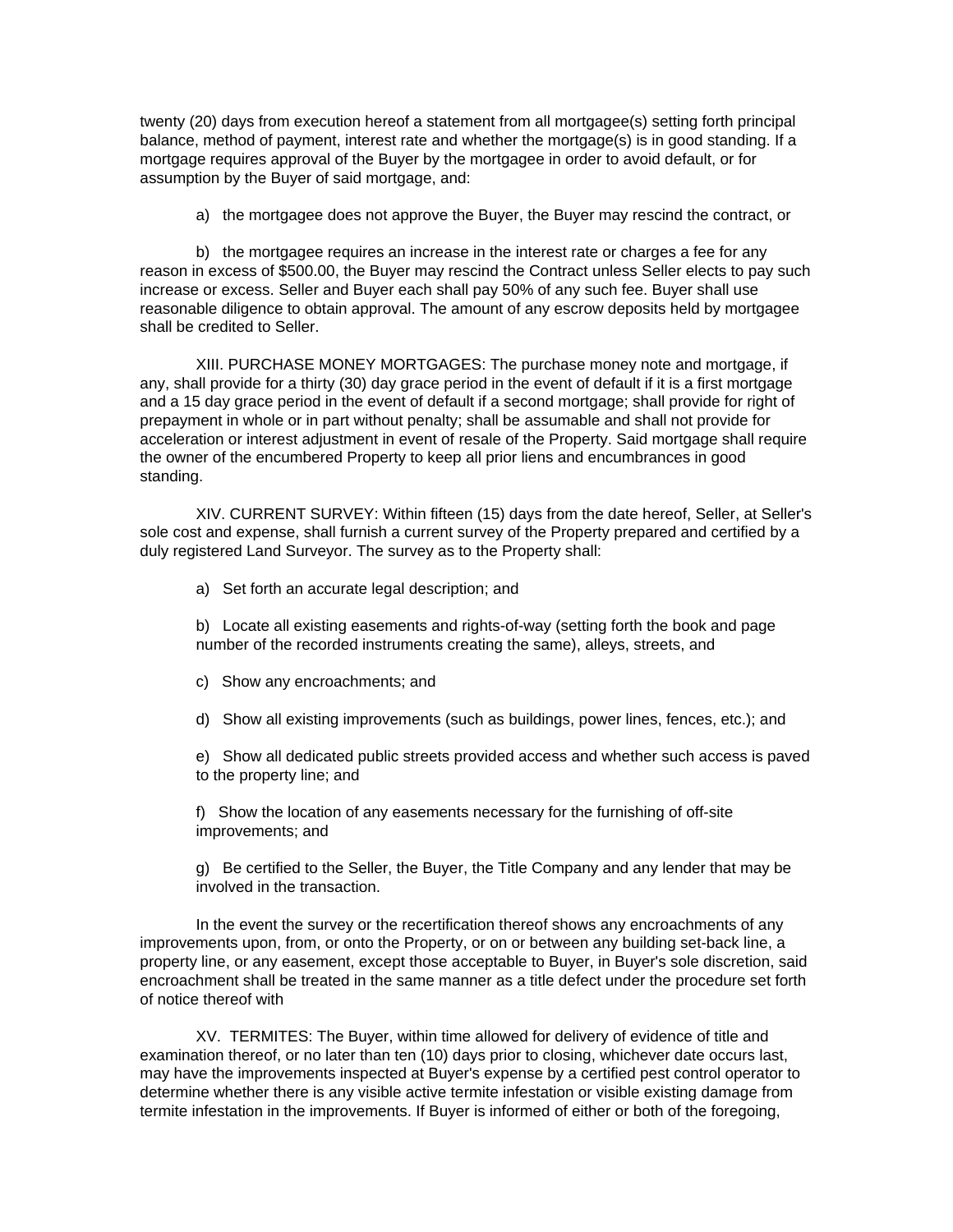Buyer will have ten (10) days from date of notice thereof within which to have all damages, whether visible or not, inspected and estimated by a licensed building or general contractor. Seller shall pay valid costs for treatment and repair of all damage up to 1 1/2% of Purchase Price. Should such costs exceed that amount, Buyer shall have the option of cancelling Contract within five (5) days after receipt of contractor's repair estimate by giving written notice to Seller, or Buyer may elect to proceed with the transaction, in which event Buyer shall receive a credit at closing of an amount equal to 1 1/2% of said Purchase Price. "Termites" shall be deemed to include all wood destroying organisms.

XVI. INGRESS AND EGRESS: Seller warrants that there is ingress and egress to the Property sufficient for the intended use as described in Paragraph VII hereof the title to which is in accordance with Paragraph XI above.

XVII. LEASES: Seller shall, not less than fifteen (15) days prior to closing, furnish to Buyer copies of all written leases and estoppel letters from each tenant (if any) specifying the nature and duration of said tenant's occupancy, rental rates and advanced rent and security deposits paid by tenant. In the event Seller is unable to obtain such letter from each tenant, the same information shall be furnished by Seller to Buyer within said time period in the form of a Seller's affidavit, and Buyer may thereafter contact tenants to confirm such information. Seller shall deliver and assign all original leases to Buyer at closing.

XVIII. LIENS: Seller shall, both as to the Property and personalty being sold hereunder, furnish to Buyer at time of closing an affidavit attesting to the absence, unless otherwise provided for herein, of any financing statements, claims of lien or potential liners known to Seller and further attesting that there have been no improvements to the Property for ninety (90) days immediately preceding date of closing. If the property has been improved within said time, Seller shall deliver releases or waivers of all mechanic's liens, executed by general contractors, subcontractors, suppliers, and materialmen, in addition to Seller's lien affidavit setting forth the names of all such general contractors, subcontractors, suppliers and materialmen and further reciting that, in fact, all bills for work to the Property which could serve as a basis for a mechanic's lien have been paid or will be paid at closing.

XIX. PLACE OF CLOSING: Closing shall be held in the county wherein the Property is located, at the office of the attorney or other closing agent designated by Buyer; provided, however, that if a portion of the purchase price is to be derived from an institutional mortgagee, the requirements of said mortgagee as to time of day, place and procedures for closing, and for disbursement of mortgage process, shall control, anything in this contract to the contrary notwithstanding.

XX. TIME: Time is of the essence of this Contract. Any reference herein to time periods of less than six (6) days shall in the computation thereof, exclude Saturdays, Sundays and legal holidays, and any time period provided for herein which shall end on a Saturday, Sunday or legal holiday shall extend to 5:00 p.m. of the next business day.

XXI. DOCUMENTS FOR CLOSING: Seller shall furnish deed, closing statement, mechanic's lien affidavit, assignments of leases, and any corrective instruments that may be required in connection with perfecting the title. Buyer shall furnish mortgage, mortgage note, security agreement, and financing statement.

XXII.EXPENSES: State documentary stamps which are required to be affixed to the instrument of conveyance, intangible tax on and recording of purchase money mortgage to Seller, and cost of recording any corrective instruments shall be paid by Seller. Documentary stamps to be affixed to the note or notes secured by the purchase money mortgage, cost of recording the deed and financing statements shall be paid by Buyer.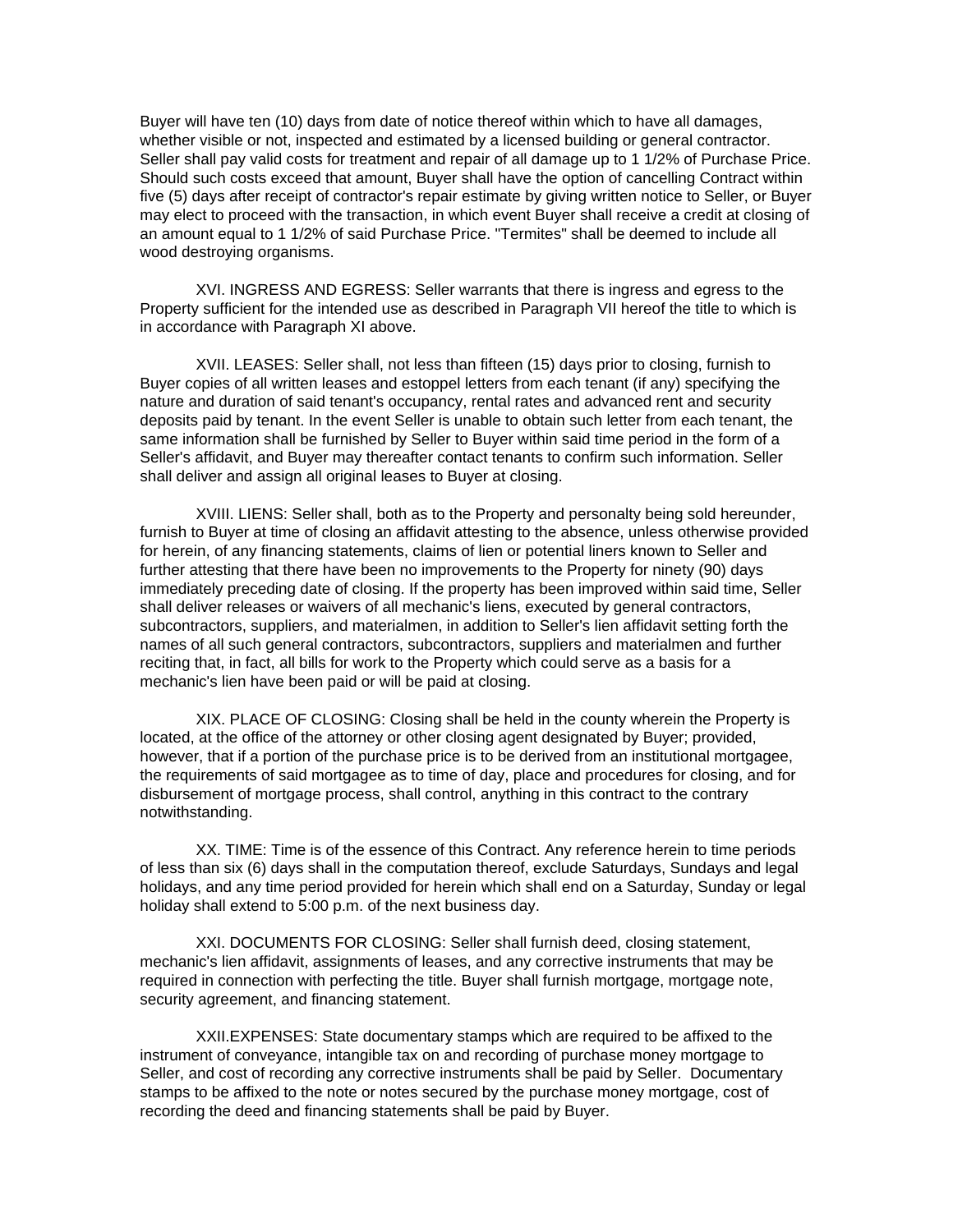XXIII. PRORATION OF TAXES: Taxes for the year of the closing shall be prorated to the date of closing. If the closing shall occur before the tax rate is fixed for the then current year, the apportionment of taxes shall be upon the basis of the tax rate of the preceding year applied to the latest assessed valuation. Subsequent to the closing, when the tax rate is fixed for the year in which the closing occurs, Seller and Buyer agree to adjust the probation of taxes and, if necessary, to refund or pay, as the case may be, an amount necessary to effect such adjustments. This provision shall survive closing.

XXIV. PERSONAL PROPERTY INSPECTION, REPAIR: Seller warrants that all major appliances, heating, cooling, electrical, plumbing systems, and machinery are in working condition as of six (6) days prior to closing. Buyer may, at his expense, have inspections made of said items by licensed persons dealing in the repair and maintenance thereof, and shall report in writing to Seller such items as found not in working condition prior to taking of possession thereof, or six (6) days prior to closing, whichever is first. Unless Buyer reports failures within said period, he shall be deemed to have waived Seller's warranty as to failures not reported. Valid reported failures shall be corrected at Seller's cost with funds therefore escrowed at closing. Seller agrees to provide access for inspection upon reasonable notice.

XXV. RISK OF LOSS: If the improvements are damaged by fire or other casualty prior to closing, and the costs of restoring same does not exceed 3% of the assessed valuation of the improvements so damaged, cost of restoration shall be an obligation of the Seller and closing shall proceed pursuant to the terms of Contract with costs therefor escrowed at closing. In the event the cost of repair or restoration exceeds 3% of the assessed valuation of the improvements so damaged, Buyer shall have the option of either taking the Property as is, together with either the said 3% or any insurance proceeds payable by virtue of such loss or damage, or of canceling the Contract and receiving return of deposit(s) made hereunder.

XXVI. MAINTENANCE: Notwithstanding the provisions of Paragraph XXIV, between Effective Date and Closing Date, all personal property on the premises and real property, including lawn, shrubbery and pool, if any, shall be maintained by Seller in the condition they existed as of Effective Date, ordinary wear and tear excepted, and Buyer or Buyer's designee will be permitted access for inspection prior to closing in order to confirm compliance with this standard.

XXVII. PROCEEDS OF SALE AND CLOSING PROCEDURE: The deed shall be recorded upon clearance of funds and evidence of title continued at Buyer's expense, to show title in Buyer, without any encumbrances or change which would render Seller's title unmarketable from the date of the last evidence, and the cash proceeds of sale shall be held in escrow by Seller's attorney or by such other escrow agent as may be mutually agreed upon for a period of not longer than five (5) days from and after closing date. If Seller's title is rendered unmarketable, Buyer shall within said five (5) day period, notify Seller in writing of the defect and Seller shall have thirty (30) days from date of receipt of such notification to cure said defect. In the event Seller fails to timely cure said defect, all monies paid hereunder shall, upon written demand therefor and within five (5) days thereafter, be returned to Buyer and, simultaneously with such repayment, Buyer shall vacate the Property and reconvene same to the Seller by special warranty deed. In the event Buyer fails to make timely demand for refund, he shall take title as is, waiving all rights against Seller as to such intervening defect except as may be available to Buyer by virtue of warranties, if any, contained in deed.

XXVIII. ESCROW: Any escrow agent receiving funds is authorized and agrees by acceptance thereof to promptly deposit and to hold same in escrow and to disburse same subject to clearance thereof in accordance with terms and conditions of Contract. Failure of clearance of funds shall not excuse performance by the Buyer.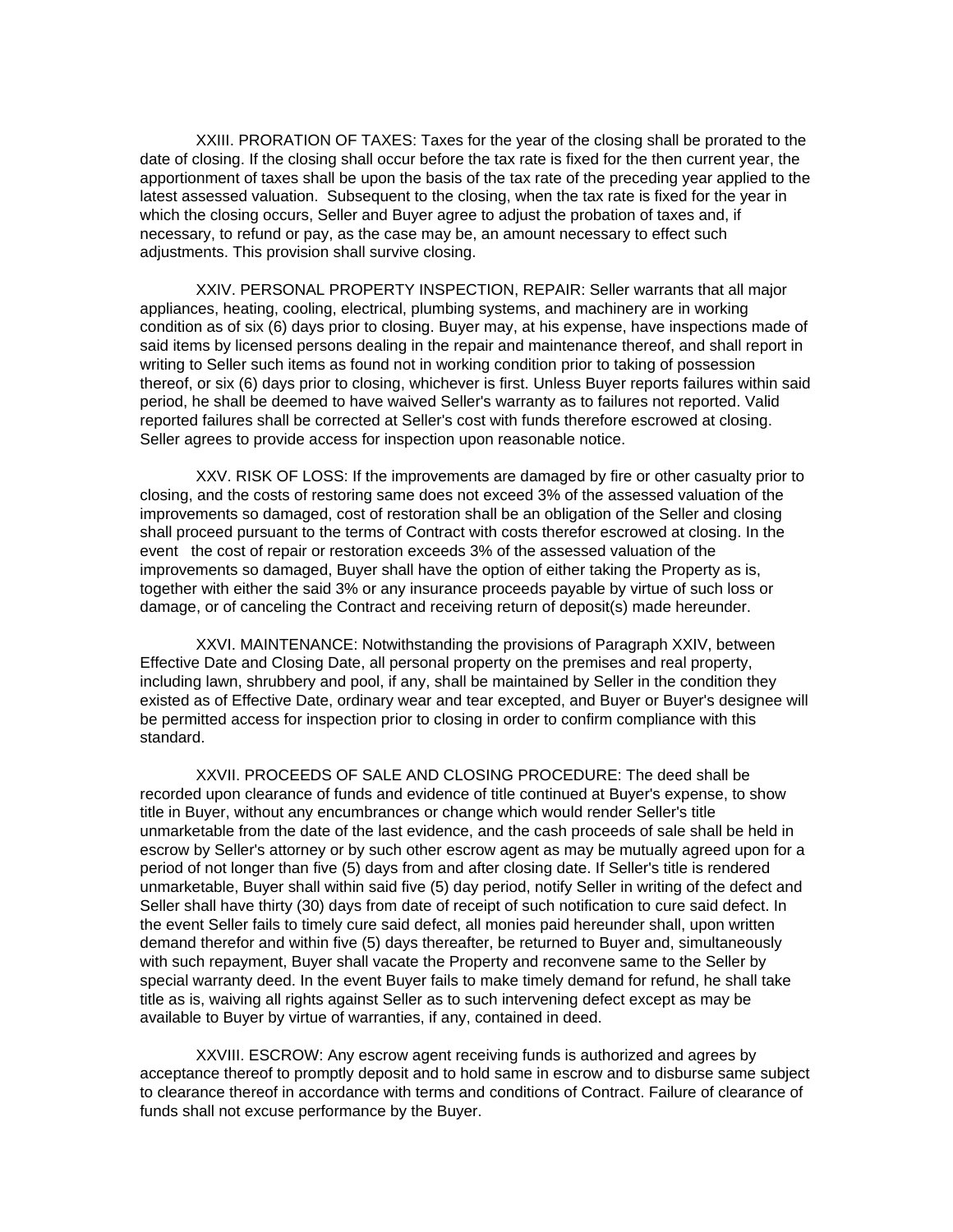XXIX. ATTORNEY FEES AND COSTS: In connection with any litigation including appellate proceedings arising out of this Contract, the prevailing party shall be entitled to recover reasonable attorney's fees and costs.

XXX.(a) DEFAULT BY SELLER: In the event that Seller should fail to consummate the transaction contemplated herein for any reason, except Buyer's default; (i) Buyer may enforce specific performance of this Agreement in a court of competent jurisdiction and in such action shall have the right to recover damages suffered by Buyer by reason of the delay in the acquisition of the Property, or (ii) may bring suit for damages for breach of this Agreement, in which event, the deposit made hereunder shall be forthwith returned to Buyer, or (iii) declare a default, demand and receive the return of the deposit. All rights, powers, options or remedies afforded to Buyer either hereunder or by law shall be cumulative and not alternative and the exercise of one right, power, option or remedy shall not bar other rights, powers, options or remedies allowed herein or by law.

XXX.(b) DEFAULT BY BUYER: In the event Buyer should fail to consummate the transaction contemplated herein for any reason, except default by Seller or the failure of Seller to satisfy any of the conditions to Buyer's obligations, as set forth herein, Seller shall be entitled to retain the earnest money deposit, such sum being agreed upon as liquidated damages for the failure of Buyer to perform the duties and obligations imposed upon it by the terms and provisions of this Agreement and because of the difficulty, inconvenience and uncertainty of ascertaining actual damages, and no other damages, rights or remedies shall in any case be collectible, enforceable or available to Seller other than as provided in this Section, and Seller agrees to accept and take said deposit as Seller's total damages and relief hereunder in such event.

XXXI. MEMORANDUM OF CONTRACT RECORDABLE, PERSONS BOUND AND NOTICE: Upon the expiration of the inspection period described in paragraph XXXVI, if Buyer has elected to proceed with purchase of the property, the parties shall cause to be recorded, at Buyer's option and expense, in the public records of the county in which the property is located, an executed Memorandum of Contract as attached hereto. This Contract shall bind and inure to the benefit of the Parties hereto and their successors in interest. Whenever the context permits, singular shall include plural and one gender shall include all. Notice given by or to the attorney for either party shall be as effective as if given by or to said party.

XXXII. PRORATIONS AND INSURANCE: Taxes, assessments, rent, interest, insurance and other expenses and revenue of the Property shall be prorated as of date of closing. Buyer shall have the option of taking over any existing policies of insurance on the Property, if assumable, in which event premiums shall be prorated. The cash at closing shall be increased or decreased as may be required by said prorations. All references in Contract to prorations as of date of closing will be deemed "date of occupancy" if occupancy occurs prior to closing, unless otherwise provided for herein.

XXXIII. CONVEYANCE: Seller shall convey title to the Property by statutory warranty deed subject only to matters contained in Paragraph VII hereof and those otherwise accepted by Buyer. Personal property shall, at the request of Buyer, be conveyed by an absolute bill of sale with warranty of title, subject to such liens as may be otherwise provided for herein.

XXXIV. UTILITIES: Seller shall, at no expense to Seller, actively work with Buyer to assist Buyer in obtaining electricity, water, sewage, storm drainage, and other utility services for development of the Property.

XXXV. ENGINEERING PLANS AND STUDIES: Upon the execution hereof, Seller shall furnish to Buyer all engineering plans, drawings, surveys, artist's renderings and economic and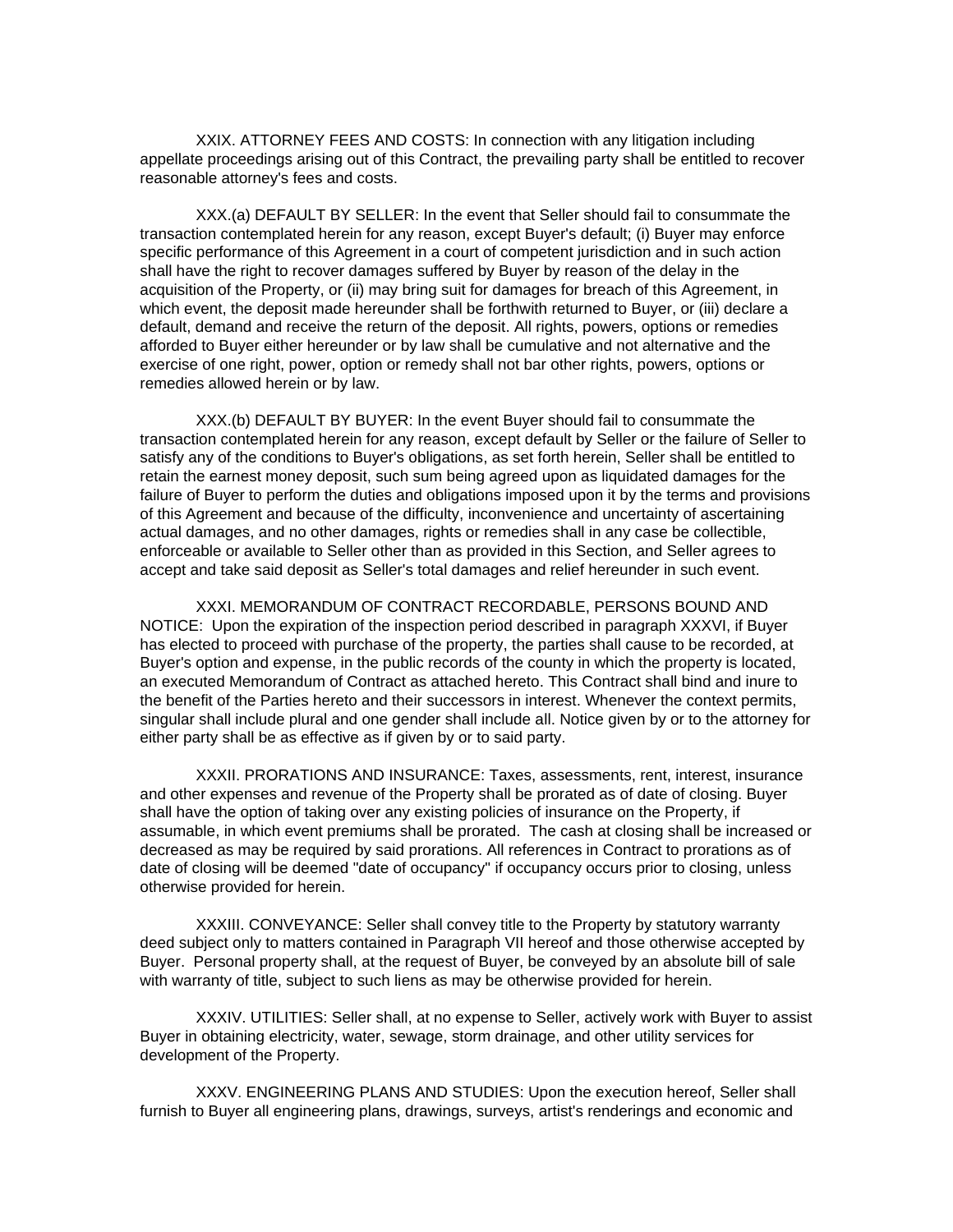financial studies which Seller has, if any, relating to the Property, and all such information may be used by Buyer in such manner as it desires; provided that in the event Buyer fails to purchase the Property for any reason other than Seller's default, all such information shall be returned to Seller together with any information that Purchaser may have compiled with respect to the Property.

XXXVI. INSPECTION OF PROPERTY: Buyer shall have sixty (60) days from the date hereof to determine the elevation, grade, and topography of the Property and to conduct engineering and soil boring tests as the Buyer deems necessary in order to determine the usability of the Property. Buyer may in its sole and absolute discretion, give notice of termination of this Agreement at any time prior to the expiration of the sixty (60) day inspection period, and upon such termination, all deposits held in escrow shall be returned to Buyer.

XXXVII. PENDING LITIGATION: Seller warrants and represents that there are no legal actions, suits or other legal or administrative proceedings, including cases, pending or threatened or similar proceedings affecting the Property or any portion thereof, nor has Seller knowledge that any such action is presently contemplated which might or does affect the conveyance contemplated hereunder.

 XXXVIII. SURVIVAL OF REPRESENTATIONS AND WARRANTIES: The representations and warranties set forth in this Contract shall be continuing and shall be true and correct on and as of the closing date with the same force and effect as if made at that time, and all of such representations and warranties shall survive the closing and shall not be affected by any investigation, verification or approval by any party hereto or by anyone on behalf of any party hereto.

XXXIX. ACQUIRING APPROVALS: The obligation of Buyer to close is conditioned upon Buyer's having acquired all the necessary approvals and permits to use the property for  $(33)$  .

XL. OTHER AGREEMENTS: No prior or present agreements or representations shall be binding upon any of the Parties hereto unless incorporated in this Contract. No modification or change in this Contract shall be valid or binding upon the Parties unless in writing, executed by the Parties to be bound thereby.

| Witnesses:   | Executed by Buyer on: (35) |              |  |                                                   |  |
|--------------|----------------------------|--------------|--|---------------------------------------------------|--|
|              |                            | <b>Buyer</b> |  | $(36) \qquad \qquad (37)$                         |  |
|              |                            | $(36)$       |  |                                                   |  |
| <b>Buyer</b> |                            |              |  | $(38)$                                            |  |
|              |                            | $(36)$       |  |                                                   |  |
|              |                            |              |  | Executed by Seller on: __________(35)____________ |  |
|              |                            |              |  | _(39)_____________________                        |  |
|              | (36)                       | Seller       |  |                                                   |  |

XLI. SPECIAL CLAUSES: \_\_\_\_\_\_\_\_\_\_\_\_\_\_\_\_\_(34)\_\_\_\_\_\_\_\_\_\_\_\_\_\_\_\_\_\_\_